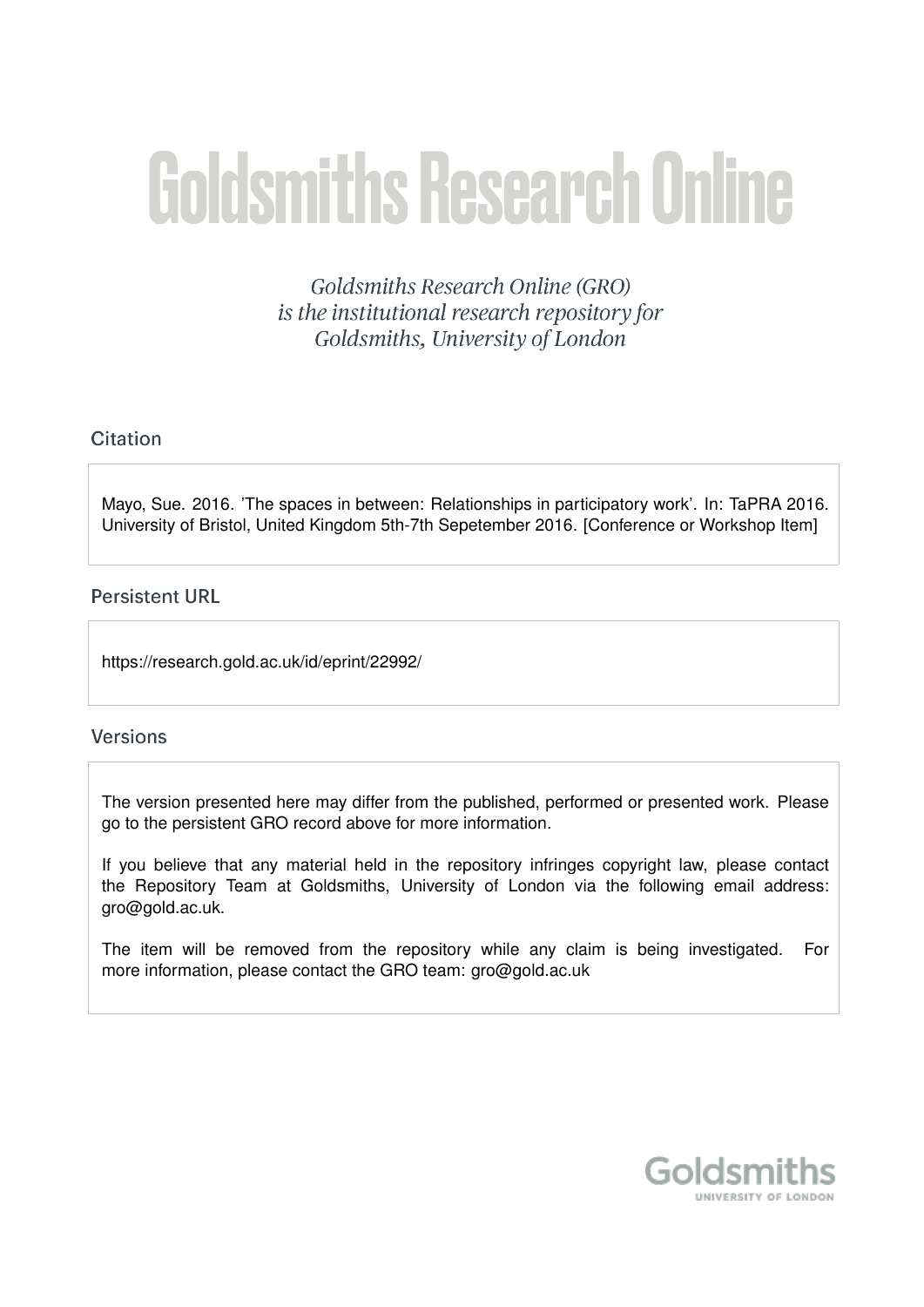The spaces in between Relationships in participatory arts work

#### TaPRA 2016

In this paper I want to examine the building of connectivity through the enterprise of making a piece of work together, how it happens, why it might be desirable, and whether it can be supported.

As I have written elsewhere, a project can create an exoskeleton, holding a group of individuals through its purpose and direction, and allowing them to co-create bonds within it. While Claire Bishop cautions against valuing work only because of the social bonds formed<sup>1</sup>, I propose that what manifests between people, and not only within individuals, in terms of growth, supporting experimentation and personal contact, can and does impact the work being made, as well as the experience of making.

I am interested to explore how much the desire to foster connections within a group can be intentional, how much that intention is enacted through structures and practices, and how much through ethos and values. I am at the beginning of this enquiry, and what I propose today is tentative. James Thompson describes 'the shape, feel, sensation and affect' [ ] that 'does not exist within one person or object of the work, but appears in-between those involved'<sup>2</sup> In searching for a metaphor for this space, I'll turn to the natural world. I was very struck to see, this summer, a film of sea otters basking on their backs, helping themselves, from the water, to what they needed; kelp and oysters. The kelp was easily available. The oysters, once found, have to be cracked open, which they do by bashing them on a favourite stone, (each otter keeps its own favourite stone). This was an image of individual creatures floating in a sea that was full of what they needed, some needs easily available and others requiring effort. What I also learned was that the otters hold onto each other at night, so that none are lost if a storm comes, or the tide gets too strong. They link paws and hang on, even when asleep. This becomes my first metaphor, with the sea as the 'in-between' space in which we all float, some nourishment easily got and the rest needing to be cracked open, and, crucially, others to hang onto.

Translating this metaphor to a project, I turn first to the idea of hanging onto each other. The case has been made many times for the team building that co-creating a performance or event can produce. Certainly, when I work on a project, it is of great interest and importance to me that relationships are built in the group. I lean towards the idea that socially engaged practitioners are not more interested in process than product but are deeply fascinated by the process and see the politics and aesthetics of the development stage of a project as intimately connected to the nature and texture of the outcome. The otters help themselves, from a Universe that provides, and only turn to their community in response to potential risk. For humans, it can be a bit more complicated.

Sue Mayo/The spaces in between/TapRA 2016/s.mayo@gold.ac.uk

<sup>&</sup>lt;sup>1</sup> Claire Bishop (2006) The Social Turn: Collaboration and its Discontents ARTFORUM<br><sup>2</sup> James Thompson (2015) Towards an aesthetic of care, Research in Drama Education: the journal of applied theatre and performance 20:4, 430-441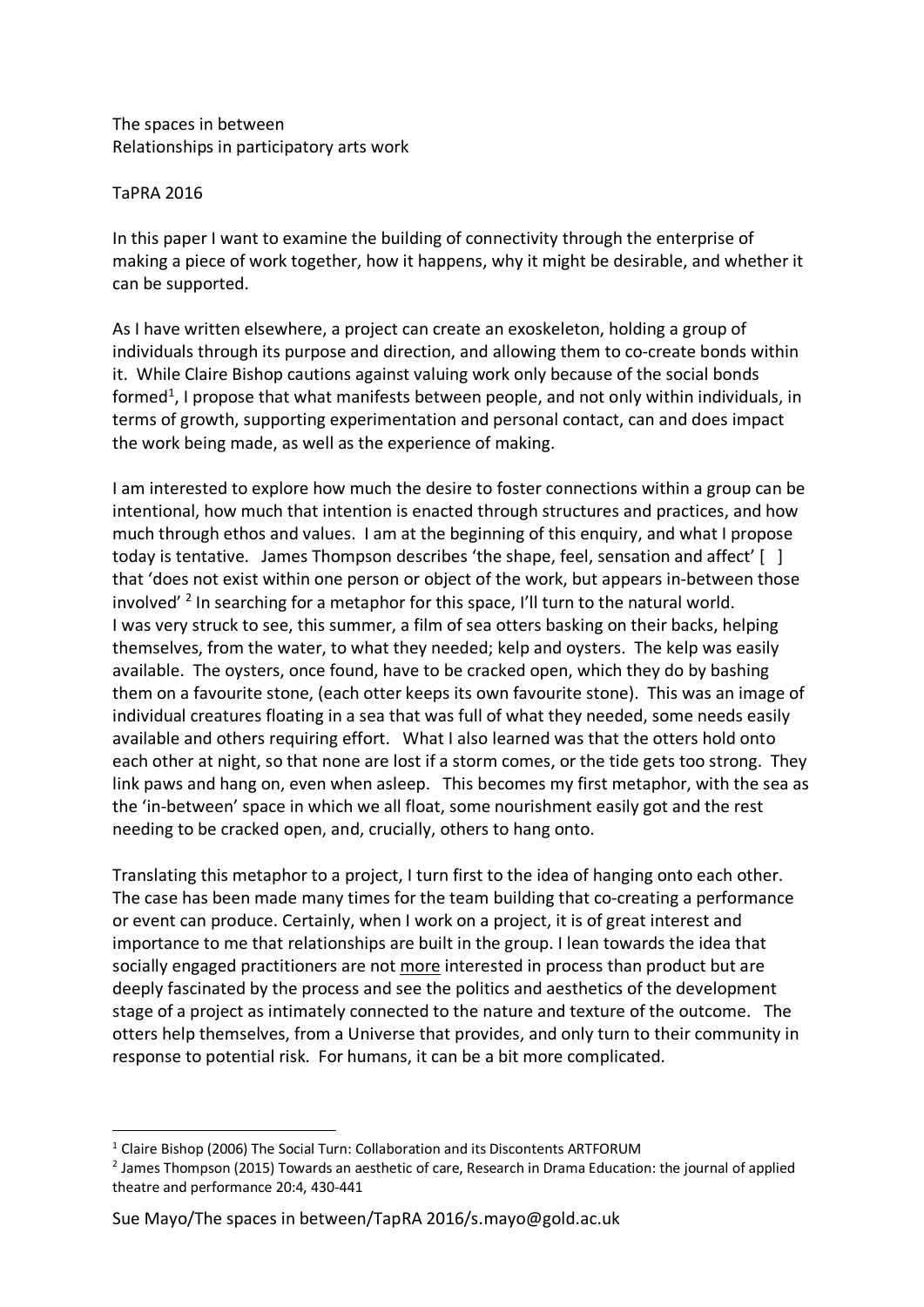Arts organisation People United, in their research into the notion of kindness, a concept and practice that underpins all of their work, propose that 'the concept of kindness' (which has its roots in the old English noun *cyne*, meaning kinship, family) 'arises from a sense of people being connected by force of common humanity.' I understand this to mean that we humans do not choose to be interconnected, we are already. We are all in the same Ocean. People United propose that kindness is fundamentally pro-social, using Penner et al's definition of pro-social as 'an action that helps or benefits another person.'3 They suggest that art making's offer; to listen to and take in the stories of others, to expand one's knowledge of oneself, to imagine new possibilities, to face up to inequities and challenges, to choose what to share and tell, and how to do it, and to develop empathic skills, is an arena where this interconnectivity can be fostered and can flourish. They cite McCarthy et al<sup>4</sup>, 'A work of art is.... however tenuous, a bridge between one mind and another'.

The Young Foundation, in its 2012 report, *Charm Offensive: Cultivating Civility in 21st Britain*, looks at connectivity in everyday life through the lens of what it describes as civility. Civility is 'the often small, everyday ways in which we treat each other – [it] acts as an important social 'glue'.' In response to what their researchers found was a widely held view among respondents, (that we are becoming a less civil society, because of cultural shifts, unemployment, the welfare state, national structures and world-wide movements) they suggest that civility remains highly valued and very much alive. They suggest that

…a more useful framework is to think of civility as akin to tiny bacteria that sustain complex eco-systems, including their own bodies. They are invisible to the outside observer but turn out to be critical for helping organisms survive.<sup>5</sup>

Enlarging the analogy, they suggest that civility can be contagious, spreading its influence and begetting more civility. In an unintended nod to People United's research they quote Adam Smith, 'Kindness is the parent of kindness'.<sup>6</sup> Both People United and The Young Foundation identify the pro-social as a fundamental trait within humans, but one that can easily be diminished by difficult, challenging and impoverishing experiences. Both reports look for ways to encourage, bolster and teach, what the Young Foundation call 'a learned grammar of sociability, that demonstrates respect for others and which entails sacrificing immediate self-interest when appropriate.'7

Both of these models make it clear that, while the desire for relationship might be innate, we are not, like the otters, lying around picking up what we need. We need to be more consciously active than that, more interdependent, and we need to be fostering our skills to stay alive.

Why is this so crucial? In her book, *Moral Boundaries* (1994) Joan Tronto argues that caring, in People United's terms, 'other-focussed activity', is central to our lived experience. It

<sup>7</sup> ibid

<sup>&</sup>lt;sup>3</sup> Penner et al (2005) Pros-social behaviour: multi-level perspectives. Annual Review of Psychology

<sup>4</sup> McCarthy et al (2004) Gifts of the Muse: reframing the debate about the benefits of the arts

<sup>5</sup> https://youngfoundation.org/publications/charm-offensive-cultivating-civility-in-21st-century-britain/p8

 $6$  Ibid, p 10

Sue Mayo/The spaces in between/TapRA 2016/s.mayo@gold.ac.uk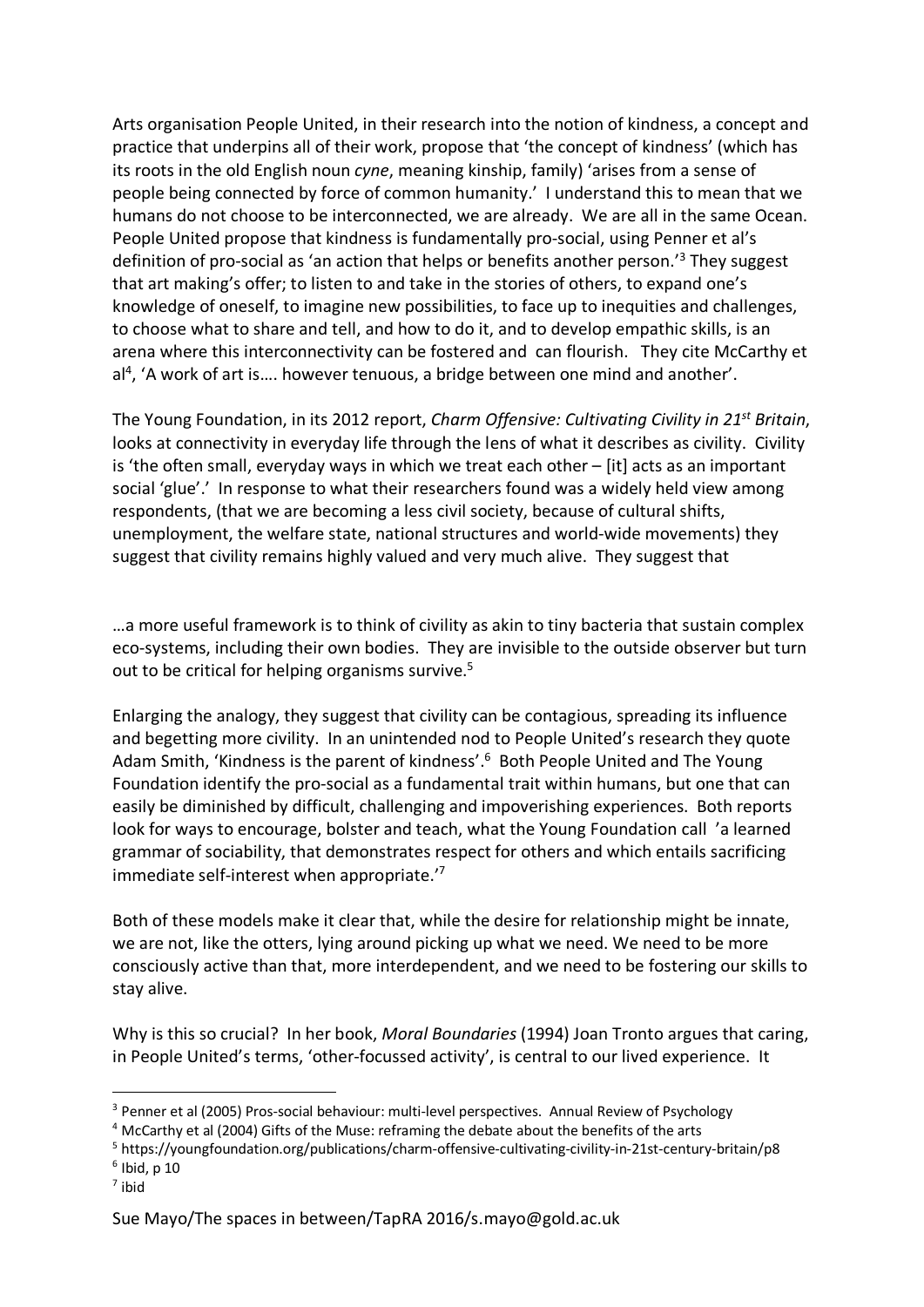should 'be viewed as a species activity that includes everything we do to maintain, continue and repair world, so that we can live in it as well as possible.<sup>'8</sup> She identifies care as a practice rather than a disposition, upon which we were all interdependent.

Madeleine Bunting, reviewing the Young Foundation report in The Guardian newspaper<sup>9</sup> Picks up on the level to which researchers found that 'Much of our day-to-day wellbeing is rooted in the granularity of tiny interactions'. We are not just feeding ourselves, we are fed by reciprocal gestures and transactions.

I want to turn now to the work of creating artworks together with community groups, young people, or any of the other sites of creation represented under the broad banner of Applied practices. I suggest that facilitators, artists, support workers have a dual interest; in the group and in the individual. These are of course inextricably connected. John Berger, writing about GP John Sassal, describes how he became part of the village where he worked through engaging in the renovation of an old tractor. As all those involved, not great talkers, worked together, something changed. Berger writes:

'It is as though the speakers bend over the subject to examine it in precise detail, until, bending over it, their heads touch. Their shared experience becomes a symbol of shared experience. They then came to share a language which was a metaphor for the rest of their common experience.'10

The common task created the group. Ken Campbell used to say about the self' "The self isn't in the filing cabinet under S! No, you have to astound the self into being". So sometimes, often I would say, the task, the purpose the direction of a project can provide a flexible container for the growth of a group. It needs to be 'astounded into being' by the offer of a shared activity, processes where everyone is needed and has a place and a sense of purpose.

At the same time, within the group, each individual has their own needs, desires and ways of being. My own specialism, in intergenerational practice has made me distrustful of almost all generalisations about age. Because I see far more exceptions to general rules than I see adherence to them. A group is not about shared descriptors. In Berger's example it is in the action of moving towards a task that 'their heads touch'. If we return to the idea of 'the in-between', then a movement between the individual and the group becomes clear, an in-between that is inscribed with 'the granularity of tiny interactions'. Playing with the idea that , in a workshop or rehearsal space we are all swimming in the same ocean, I wonder whether there is anything different about this ocean because it is a space dedicated to making art together. I suggest that it's not in any way special. It is just the ocean, the 'force of common humanity', or Bourriaud's 'existing real'. He writes. 'The role of artworks is no longer to form imaginary and utopian realities, but to actually be ways of living and models of action within the existing real.<sup>'11</sup> This suggests to me that we can depend on the

#### Sue Mayo/The spaces in between/TapRA 2016/s.mayo@gold.ac.uk

 <sup>8</sup> Joan Tronto (1994) Moral Boundaries p103

<sup>9</sup> Guardian.co.uk , 10/10/2011

<sup>10</sup> John Berger (1967) A Fortunate Man p100

<sup>11</sup> Nicolas Bourriaud (2002) Relational Aesthetics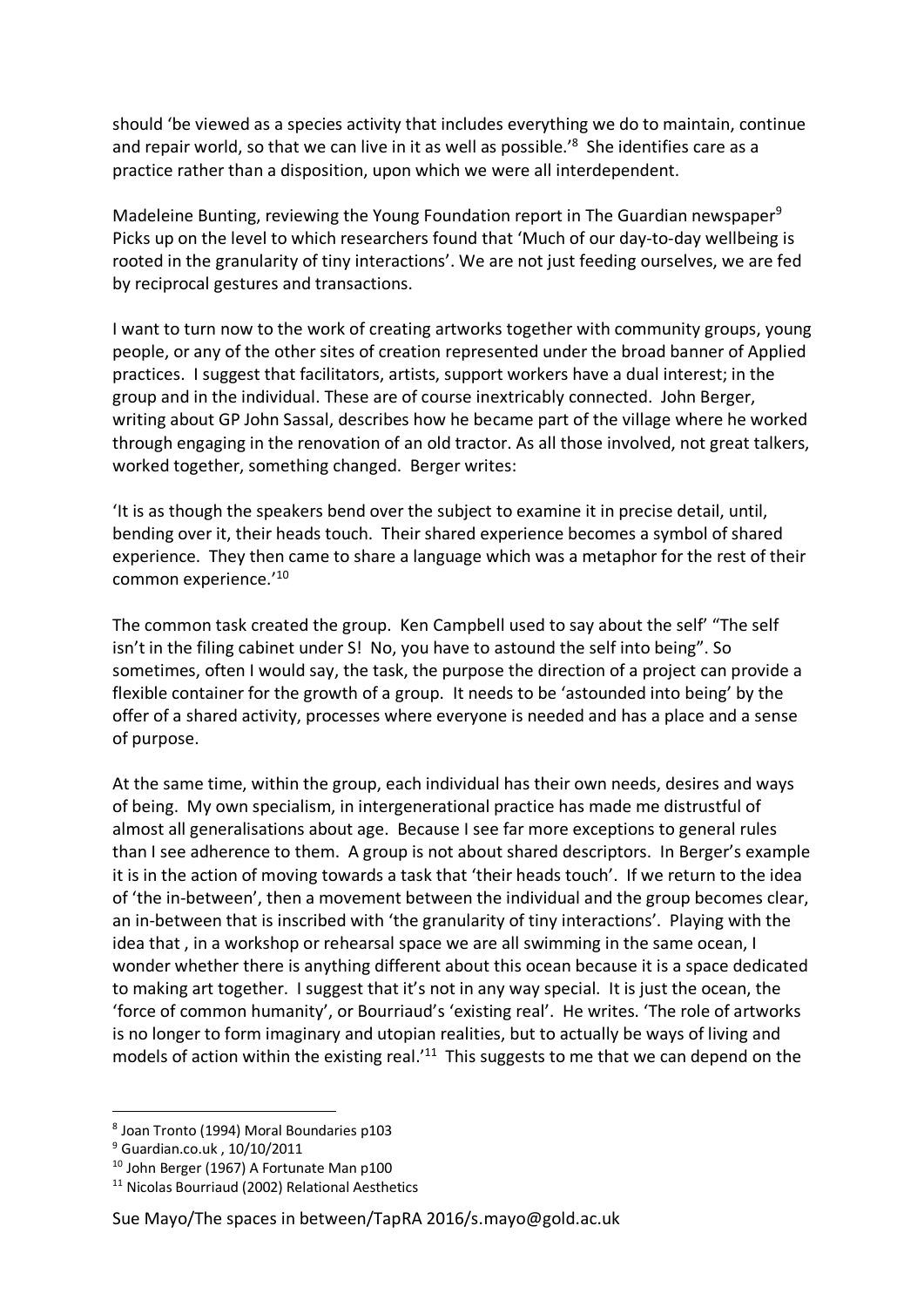innate desire of humans to connect in order to build up this in between space, supported by arts processes, but not entirely instigated by them.

Happily, people don't fit concepts, necessarily, and I want to turn to an event which 'astounded' my enquiry 'into being', to paraphrase Ken Campbell. In 2015 I worked on a Community play in the London Borough of Tower Hamlets. Individuals came to the project for all sorts of reasons; interest in local research, in performance, design, hosting events, getting to know new people. In terms of the movement between the individual and the group, the shifting dynamic both within sessions and across the whole project accommodated and supported this movement in a flexible and open way. Nonetheless, one individual presented a challenge to all of the artists and to the rest of the group, as she wanted to join the project, but not the group. She wanted what James Thompson describes as 'Striding out on your own,' which 'as an autonomous rational choice becomes valued to a greater degree than deep awareness of our interdependence.<sup> $12$ </sup> In the context of a group diverse in age, social and cultural background who were sincerely interested in each other, this choice stood out in sharp distinction, and made me acutely aware of my desire for the group to function as a collective. This, I suggest, is related to the fascination with the detail of the process, and a belief that the quality of the process will affect the quality of the outcome. There is no doubt that this individual's separateness made people feel quite uncertain around them, and they did not get what others were getting; support and confirmation from the others in the group. Berger suggests that unhappiness and frustration are often connected to being unable to see ourselves reflected back and affirmed. He writes

It is a question of failing to find any confirmation of oneself in the outside world. The lack of confirmation leads to a sense of futility. And this sense of futility is the essence of loneliness, for, despite the horrors of history, the existence of other men (sic) always promises the possibility of purpose. $^{13}$ 

As a team, we ultimately had to accept this person's choice, and work around it. They did not seem to be lonely, so was it our need to have a 'happy family' that was the problem? How much emphasis should we put into creating and fostering exchange and interchange in the context of an arts project? I am going to turn now to two pieces of research in which I have been engaged in order to get more deeply into this question.

In 2012 I followed three linked arts projects in London and was asked to focus on the ways in which different art forms fostered the building of relationships. The projects were using photography, puppetry, dance, singing and instrumental music, and working across generations. I looked at physical constellations; how the art forms invited people to work individually, in pairs, in groups, behind a camera, holding a piece of material steady so that a partner could work on it, as a whole group. I saw witnessed and un-witnessed work, directed and undirected conversation. In one project 12 people learned to manipulate a giant puppet together, while in another the whole group were together, but working

 <sup>12</sup> Ibid Thompson p 435

<sup>13</sup> Ibid Berger 74-75

Sue Mayo/The spaces in between/TapRA 2016/s.mayo@gold.ac.uk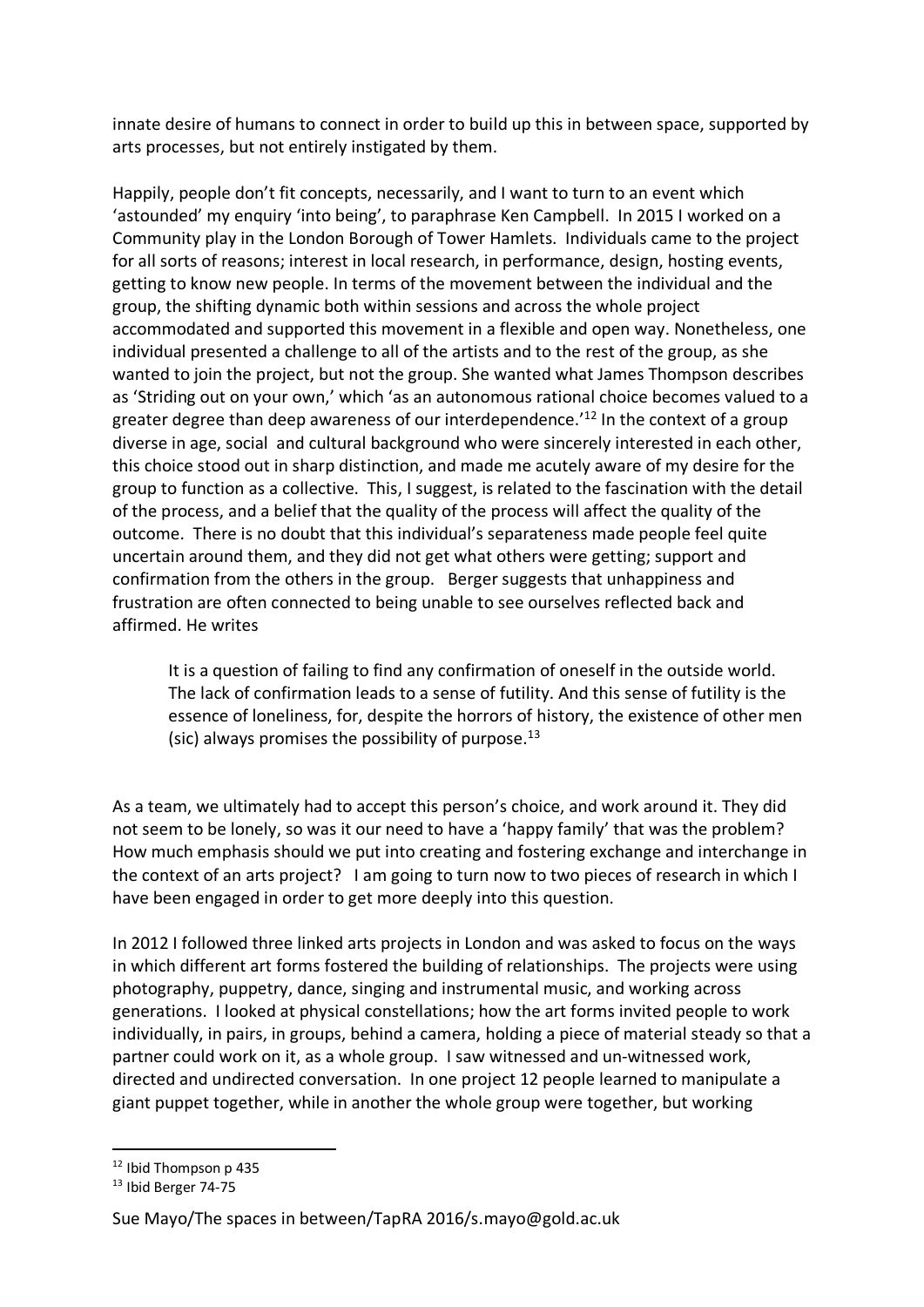individually, facing a dance tutor. A group of 10 who sang together barely had any time to talk to one another but expressed a deep feeling of closeness. It was clear that different art forms offered different ways of relating, and that artists and participants had ways of working they felt more comfortable with. But I was interested to see that most of the artist borrowed from other art forms within their workshops. The photographers used drama games, and the dancers used storytelling. The puppeteers analysed and critiqued photographic images. If participants experienced only one mode of being together the chances for connectivity were lessened. As multi-faceted beings we need opportunities to be invited and allowed to show our different facets, thereby increasing the number of opportunities to connect. Artists made particular because these projects had both the intention to create pieces of performance for a public event, and the intention of making as many opportunities as possible for the group to interconnect. They did not leave it to chance.

In my current research project, I am looking at the theme of gratitude, both with participants, and as a lens through which to understand the transactions that take place between people. While there are some challenging aspects to the notion of gratitude and how it is understood, such as the measure of material gain in relation to the level of gratitude, and the use, historically of indebtedness and entitlement as a mode of subjugation, there is something fundamentally engaging about the core knowledge that each person has something to give and also that they need things from others. This is very clearly articulated in the work of Project Phakama, where, across projects internationally, they have devised, a structure in which everyone who is part of a project, artists, facilitators, technicians, participants, articulate what they had to offer and what they want to gain within any particular project. In the two projects on Gratitude I have completed so far, a dance piece on the theme of the possibility of feeling grateful to your own body, and a visual art project where we made fans with concealed and public messages of thanks, this movement of 'give and gain' has been evident at all levels. Every stage of the projects has needed co-operation, patience and collaboration. Within this project we have looked for large and small ways for all involved to share their knowledge and skills and expertise, but also to be able to let others know what they might need. I say this as a retrospective reflection. It would be exhausting to be quite so well intentioned all the time.

Social scientists Emmons & Shelton regard gratitude as a trait, absolutely crucial to the functioning of society, pointing out that it is not gratitude that is moral, but the behaviours that result from it. As Tronto writes about care, 'It is a practice, not a disposition'. Emmons & Shelton quotes Simmel , who points out that gratitude is not just about dyads between a giver and a grateful recipient.

Pro-social sentiments and attitudes are intertwined within a vast, interlocking social network. 14

In the now extensive research by social psychologists into gratitude, it can be seen that the effect can be, as the Young Foundation say about civility, contagious. We cannot always

<sup>&</sup>lt;sup>14</sup> Robert Emmons & Charles Shelton (2001) Gratitude & the Science of Positive Psychology in The Handbook of Postive Psychology Eds Snyder & Lopez

Sue Mayo/The spaces in between/TapRA 2016/s.mayo@gold.ac.uk